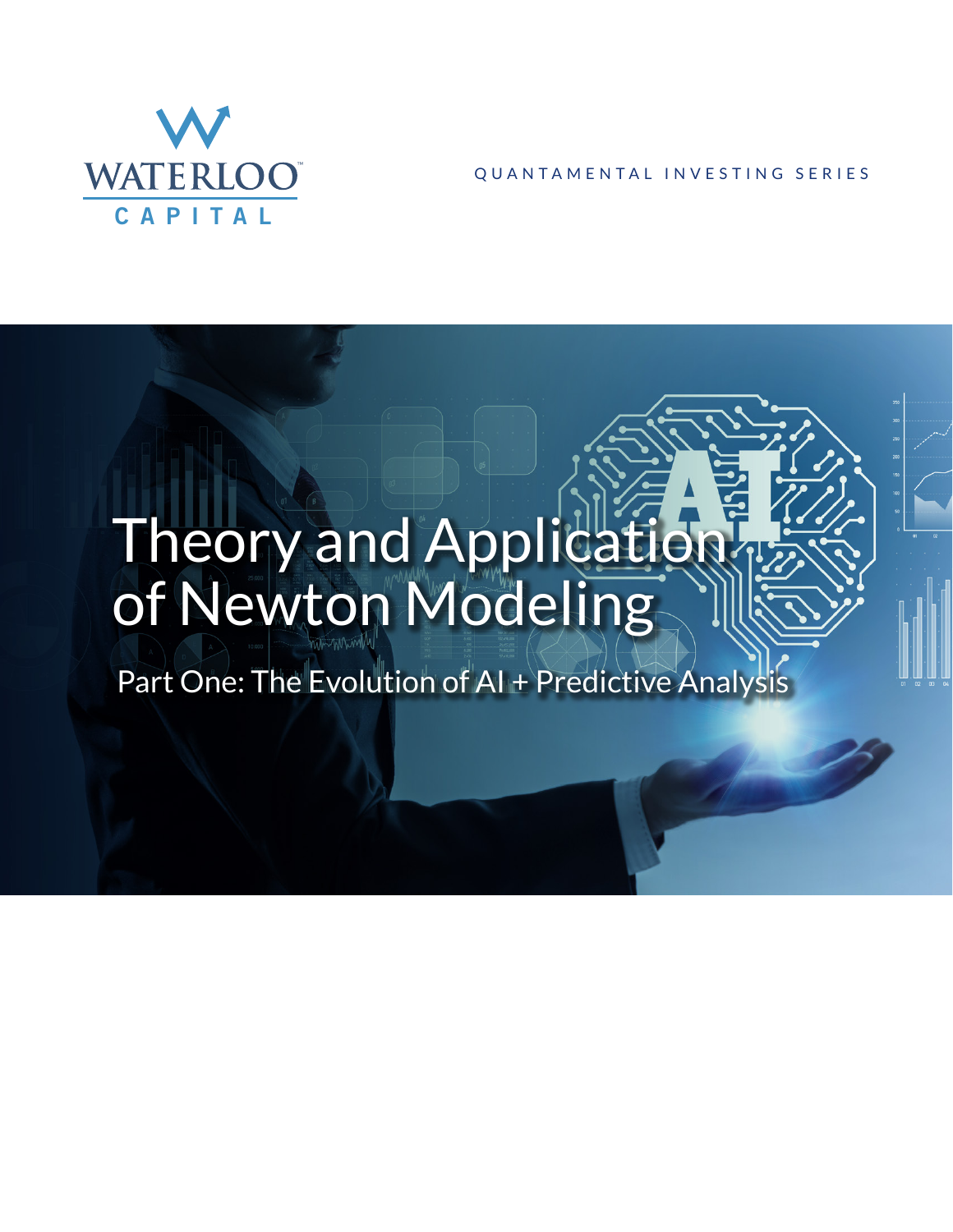# Theory and Application of Newton Modeling

Bennett Woodward, CFA CIO, Waterloo Capital

A groundbreaking article from The Journal of Portfolio Management<sup>1</sup> informs us that the stock market is a complex system, or a system that lies somewhere between the domains of pure order and total randomness. Ordered systems are simple and predictable, and random systems are inherently unpredictable.

Prior to this insight, academic investment theory primarily evolved around Eugene Fama's and Burton<br>Malkiel's Efficient Market Hypothesis (EMH) from the 1960s. EMH, which has become gospel to man<br>states that it is impossib Malkiel's Efficient Market Hypothesis (EMH) from the 1960s. EMH, which has become gospel to many, states that it is impossible to beat the market because market "efficiency" causes existing prices to always incorporate and reflect all relevant information. On July 22, 2005, Burton Malkiel retired from 28 years of service as a Director of the Vanguard Group, the largest American investment management company that now manages well over \$4 trillion in assets, almost all of which are passively indexed due to belief in efficient markets.

More recent theories from people like Jacobs and Levy hypothesized that simple theories, like EMH, do not adequately describe market returns, and that the returns are not purely random. Rather, Jacobs and Levy hypothesized that the market is permeated by a very complex web of interrelated effects, which require substantial computational power to disentangle, model, and exploit. We have arrived at a point where computational power can be used to capture more of the complexities of markets.

At Waterloo Capital, we have built on the foundation of this research to design a neural network-driven research tool that we call Newton. Through extensive testing, we have been able to show that Newton can provide an opportunity to exploit anomalies within the market's complex web of variable relationships.

"… computational power has evolved to the degree where defining trends from chaotic systems is now possible."

1 Source: *The Journal of Portfolio Management* Vol. 16, No. 1, pp. 19-27, Fall 1989, Bruce I. Jacobs, Ph.D. and Ken N. Levy, Ph.D.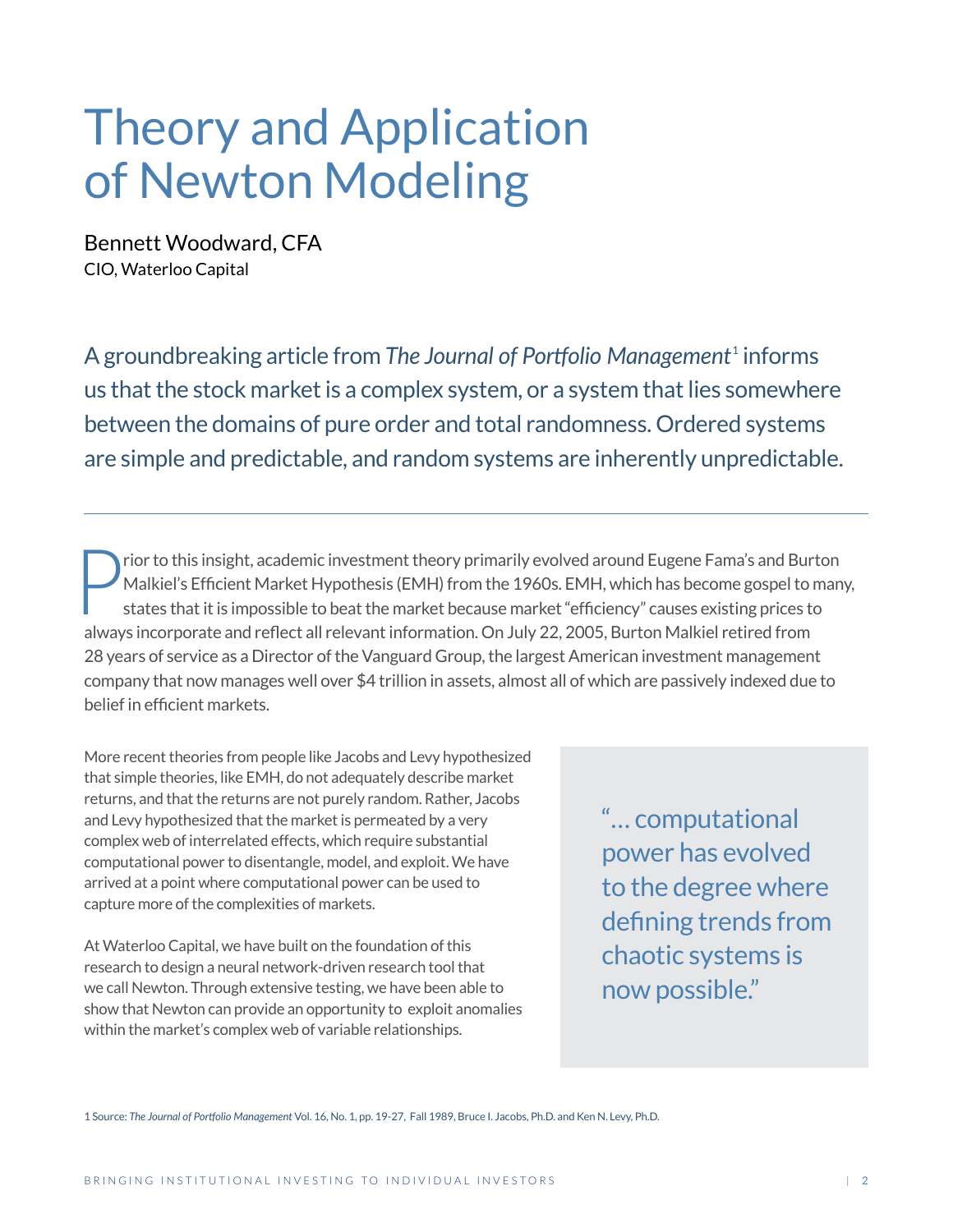

Inderstanding the differences in the concepts of randomness and chaos is crucial to our ability to make<br>predictions about a multiplex system with chaotic properties. A random system, such as that supposed<br>EMH, is totally u predictions about a multiplex system with chaotic properties. A random system, such as that supposed by the EMH, is totally unpredictable. For example, a coin that is tossed seven times in a row may land on heads each time. If you toss the coin an eighth time, the probability that it will land on heads again is still only 50%. Such stationary processes do not have a change in statistical properties over time and, therefore, cannot be predicted. EMH proponents base their philosophy of indexing on this simple stationary understanding of the markets. If markets are a stationary system then why attempt to disentangle and model price movements?

Decades of cutting edge research have shown that markets are not stationary processes, but are in fact "chaotic" systems. Chaos exacerbates statistical "noise", and to the untrained eye, it masks many discernible patterns. However, computational power has evolved to the degree where defining trends from chaotic systems is now possible. Natural processes, such as seismic events and population growth, are both examples of complex chaotic systems which over the long-term can be predicted with increasing accuracy.

Chaotic processes are controlled by several competing paradigms: **Stability, Memory, and Sudden and Drastic Change**. We can view each of these paradigms and their effects through careful observation of the stock market.

**Stability** can be observed by looking at stocks which have defined trends. The daily share price of a stock tends to bounce around a range like Brownian Motion would describe, but this noisy movement does not change the underlying defined trend. There is also a degree of instability due to what is called a "tired trend". As a stock continues to rise, there comes a point when investors start to question how long the trend can continue, which causes the trend to relax and lose stability. As people begin to lose confidence in a trend, stability decreases. When a trend becomes unstable, the expected effect of a small event can increase in magnitude and be substantial enough to reverse a trend entirely. The results of these reversals are typically fat-tail events which are rarely experienced under systems with normal distributions.

**Memory** is the influence that past events have on a current trend. For example, a stock that has consistently posted positive earnings surprises is more likely to continue exhibiting a similar pattern going forward. Additionally, studies on momentum have shown that the price movement of a stock over a specified period tends to repeat over similar future time periods.

Lastly, **Sudden and Drastic Change** can also occur and are capable of completely reversing a trend with little or no warning. Some refer to these as Black Swan events, as they seem both severe and unpredictable. Sudden and drastic change events are generally systematic, which makes them incredibly difficult to avoid.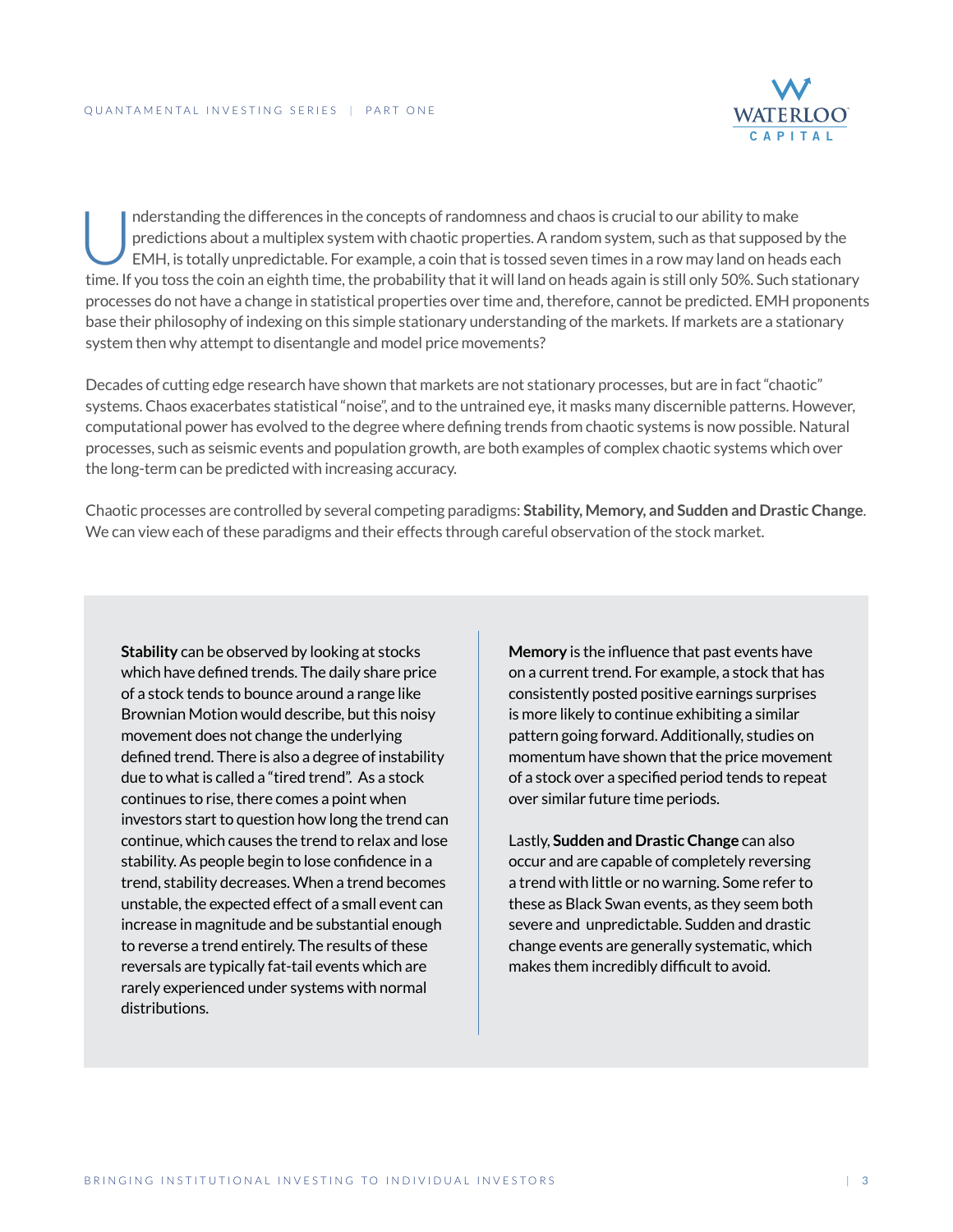

These paradigms of cycles seem to be chaotic and unpredictable trends exhibiting varying periods of quiet<br>
followed by large jumps or collapses. Historically, the combination of these chaotic processes made it nearl<br>
impos followed by large jumps or collapses. Historically, the combination of these chaotic processes made it nearly statistical models introduced by the advent of the Second Digital Revolution have changed the way we think about and work with these competing paradigms. We can harness these new digital tools to comprehend chaos.

Nevertheless, creating a model of chaotic systems using mathematics is still difficult. This is due, in part, to what is commonly referred to as the Butterfly Effect, which theorizes that small changes that are seemingly unrelated to a system can cause drastic changes in the outcome. However, the presence of gradual trends and the rarity of drastic events in a system, such as we see in the markets, allow trends to be modeled well enough to exploit. The basic principle is that the magnitude of the event is inversely proportional to its frequency. In other words, the more frequently an event occurs, the smaller its expected impact on the system. Without advanced modeling, it is thus difficult to explain the exact cause and effect of correlations between events and market reactions.

Any number of arguments may explain how each unique factor is influenced by the others. However, through the use of artificial intelligence and machine learning, we are discovering that there is an intermediate state between random white noise and random walk noise which can be exploited. In chaotic processes, past events influence current and future events. In statistics, this connection between a series of data and its past and future values is called autocorrelation. Autocorrelation functions for random processes that decay exponentially, but for chaotic processes, they have a certain degree of persistence which we can leverage to make predictions and forecasts. This is crucial, as it allows us to examine the high ordered polynomial equations that describe trends in prices and relative performance.

Due to the complicated nature of modeling chaos using statistics, scientists look to computers to help solve problems. Artificial intelligence and machine learning have proven to be incredibly successful in modeling chaotic structures and ultimately in making predictions.

The purpose of machine learning is to generalize trends that most of us cannot comprehend. A computer can be programmed to take in large amounts of data, search for patterns within the data, and then project future outcomes based on the patterns that it finds. We have found that it is possible to make much more accurate predictions about future behavior using machine learning techniques. This approach is the core of our predictive price and trend algorithms which we have dubbed **Newton**.

"We have found that it is possible to make much more accurate predictions about future behavior using machine learning techniques."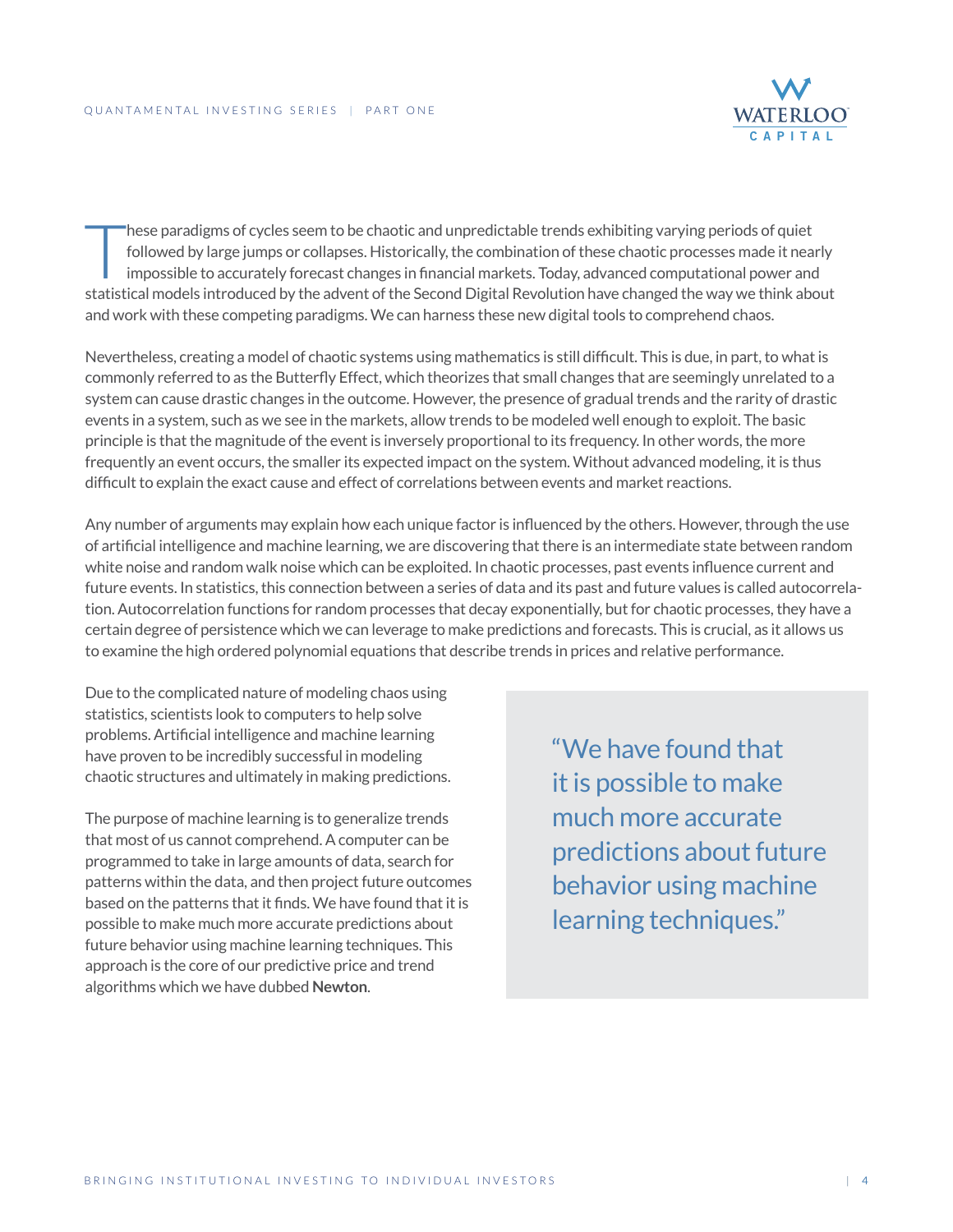

The Newton system has its origins in a 1968 project by Alexey G. Ivakhnenko at the Institute of Cybernetics in Kiev (then in the USSR). The first investigation of the method outside the Soviet Union was by R. Shankar, an Indian theoretical physicist who is now the John Randolph Huffman Professor of Physics at Yale University. Cybernetics began as an interdisciplinary study connecting the fields of control systems, electrical network theory, mechanical engineering, logic modeling, evolutionary biology, and neuroscience.

Today, almost every field of science is now employing big data and concepts stemming from cybernetics. Variations of cybernetic systems are being used to discover the basic principles underlying such things as Artificial Intelligence, Computer Vision, Learning Organization, and Robotics. Waterloo Capital is one of the earliest adopters of cybernetics in the investment field.

We constantly track market data and add it to our database of historical time series data. Then, employing this database, we use our proprietary Newton algorithms to make forecasts and predictions for market action over differing time horizons. As our computer receives additional data input, the algorithms learn from past successes and failures, and optimize high order polynomial curves to more accurately predict the future direction of incoming data. The Newton methodology attempts to forecast waves in market action and project possible future price trend trajectories.

Every day, our Newton algorithm analyzes raw data to generate an updated forecast for over one thousand Exchange Traded Funds (ETFs), and over 1,500 stocks. Newton then produces "noise filtered" signals that we can quickly analyze and act upon.

These signals represent predicted price movement direction – up, down, topping or bottoming - and the velocity of the increase or decrease for each asset. The model also calculates the statistical predictability of the historical correlation between the past Newton predictions and the actual market movement for each asset.

# **CAPITAL**

**Newton models** utilize artificial intelligence + machine learning to generalize trends that most systems or people cannot comprehend. Newton can filter large amounts of data, search for patterns in that data, and then project future outcomes based on the patterns that it finds. We found that it is possible to make far more accurate predictions about future behaviors using machine learning techniques built into our Newton models.

Newton tracks 1,500 equities and 1000 ETF's. Newton then recommends positions based on current market characteristics. We then uses our optimization software to build portfolios and recommended allocations.

#### **Want to learn more?**

Call us **(512) 777-5900** or email us at **info@waterloocap.com** to put the power of Newton to work for your investing.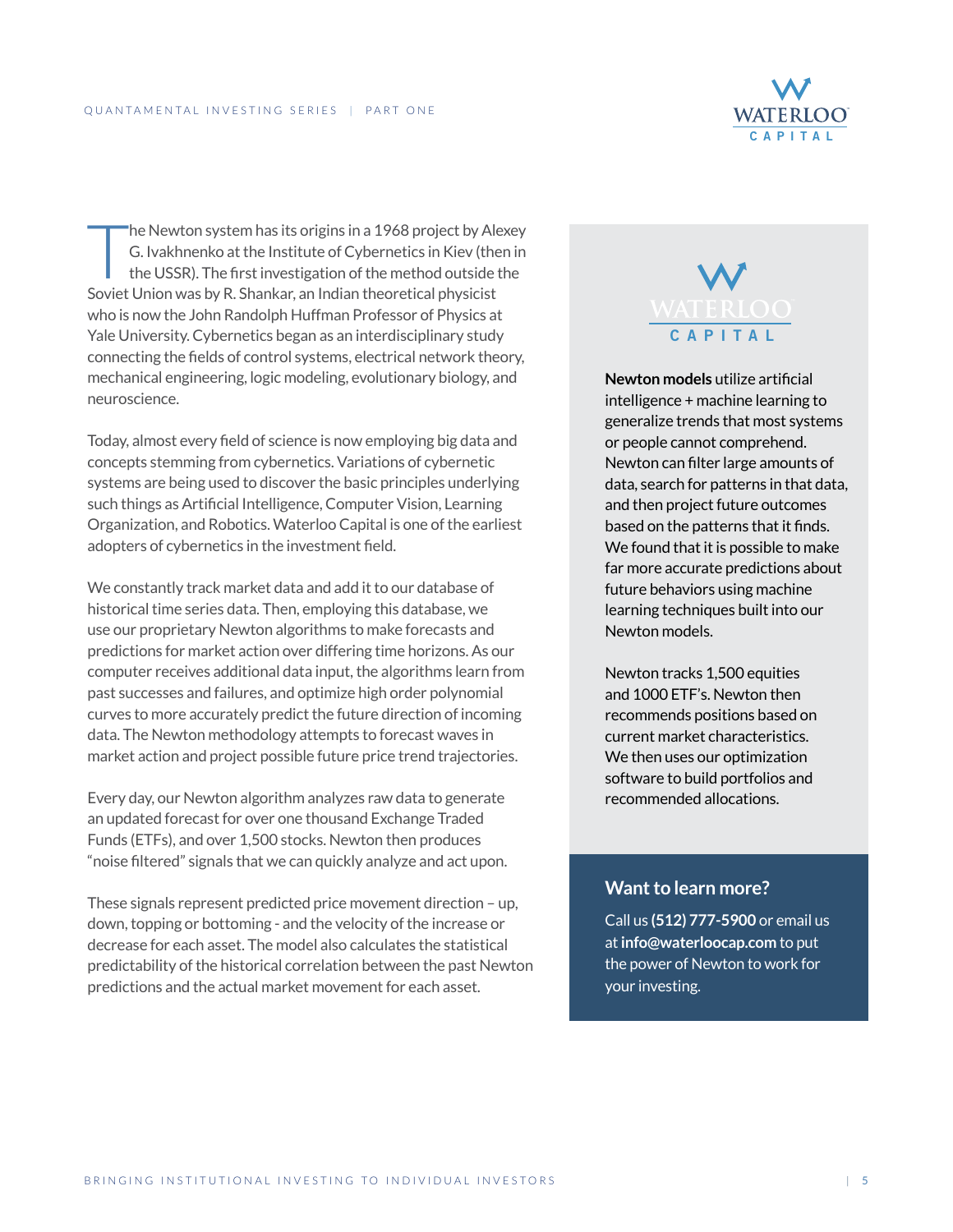

or example, when we first fed our computer mountains of information back in mid-2014, Newton suggested a topping in energy prices and energy-related securities. Few analysts of any type were making forecasts predicting a reversal in energy prices and many maintained decidedly bullish views of industry. The price of oil and the energy sector subsequently fell over 50% and many high-flying energy companies went bankrupt.

As we watched this unfold in 2014 and 2015, we fed the computer more historical data from earlier in the decade and, low and behold, Newton generated accurate forecasts of both the coming financial crisis of 2008 and the dot-com crash of 2000, months before they happened. The results of these studies were too powerful to ignore. Over the next four years, we kicked research into overdrive and began perfecting the models that we run today. During my career, I've created some very good models that have helped me to produce market leading performance, but this is the best model that I have developed thus far. I will never attempt to manage money without its aid – it is that good.

The current market environment is unlike any we have experienced before. Valuations in both the stock and bond markets are hovering near historical highs. Prevailing pricing models have been broken by negative interest rates. The lines between politics, monetary policy, and the markets routinely shifts from blurry to non-existent. In the decade since the Global Financial Crisis, the rising tide of the global economy lifted all boats. Today it seems that everywhere we look we see unprecedented shifts in what is worrying, supporting, and leading the markets. In this environment, we feel that relying exclusively on passive management will lead to disappointing investment outcomes. Utilizing Newton to actively manage portfolios gives us an opportunity to capture significant upside and avoid unexpected drawdowns in all market environments. Newton enhances our ability to stay ahead of the curve and take advantage of the rapid changes that are becoming more prevalent as we charge towards the later stages of the market cycle.



## About the Author

#### Bennett Woodward, CFA

Mr. Woodward is the Chief Investment Officer and head of equity portfolio management for Waterloo Capital. Bennett began his portfolio management career in 1982 at ING Investment Centre as the Chief Investment Strategist, managing equity, fixed income and balanced portfolios. During his tenure, he received the INDATA award for best 5-year performance out of 720 similarly sized pension funds.

Bennett was then recruited to be the Equity Investment Officer for the \$100 Billion Teacher Retirement System of Texas, where he worked for nearly a decade. He went on to join Globalt Inc. as a Senior Portfolio Manager & Partner and most recently managed public equity portfolios at Raymond James & Associates for 5 years. He then co-founded Black Diamond Investment Partners, which subsequently merged with Waterloo Capital in 2016.

Many of the investment models that Bennett developed during his career are still being used today. He has built on his previous work by utilizing cutting-edge technologies, such as machine learning and artificial intelligence, to develop actively managed portfolios. Mr. Woodward studied botany and bacteriology at DePauw University and completed his MBA at Emory University. 2700 Via Fortuna #100, Austin, TX 78746 • (512) 777-5900 • **www.WaterlooCap.com**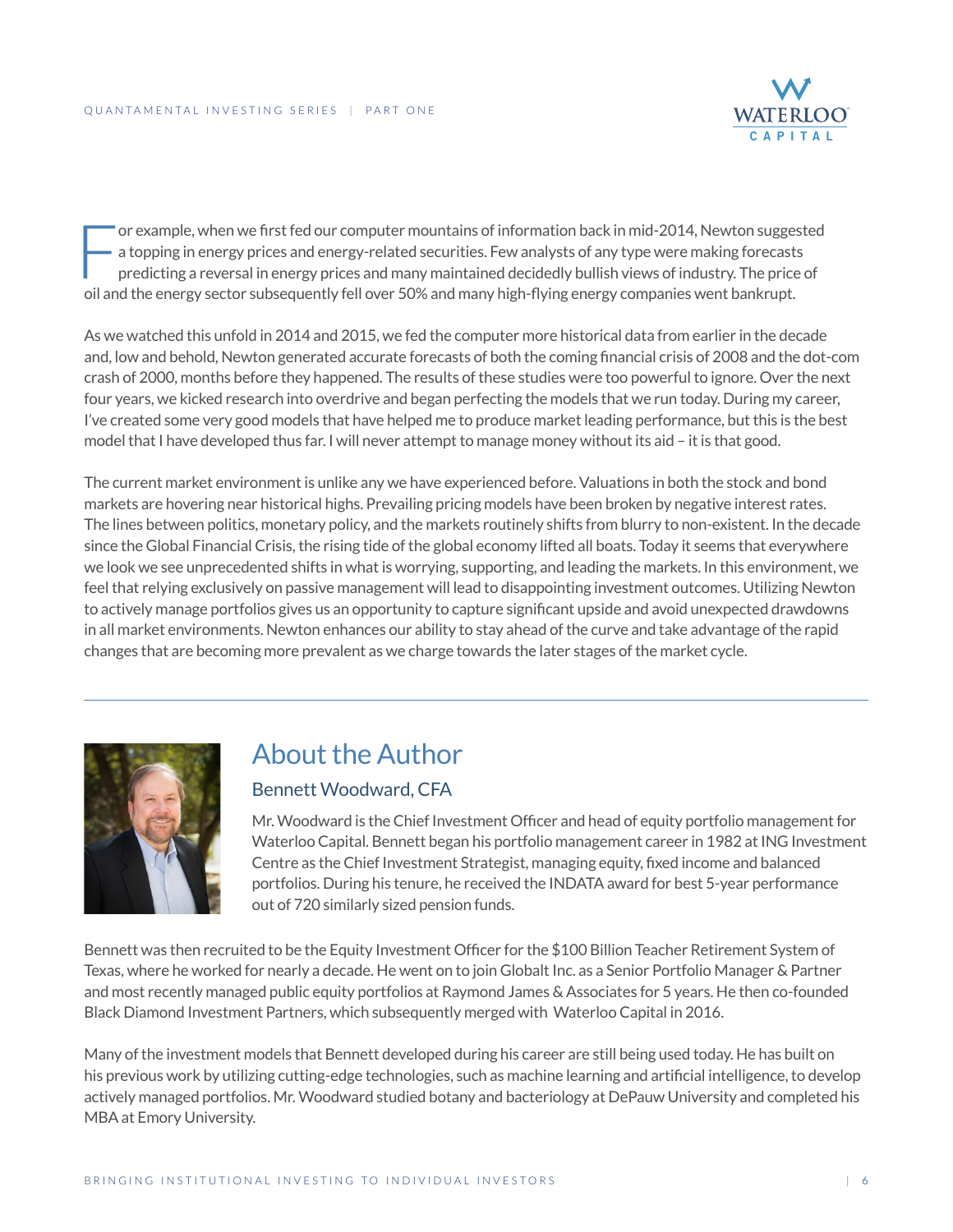

# About Waterloo Capital

We are a SEC registered investment advisor and fiduciary – always acting in our clients' best interests. Our holistic approach to wealth management creates intelligent wealth solutions to high-net-worth and institutional clientele. Our suite of internal money management, institutional level private investments and financial planning are all provided with a personal touch. Our focus is to help clients accomplish their unique goals by delivering superior service through personalized one-on-one experiences with each member of our team.

#### A Holistic & Dynamic Approach

Our holistic wealth management solution brings together financial planning, public market asset management, and private market/alternative asset management. We focus on our clients' unique needs and are vigilant stewards. We also provide business consulting and valuation services when appropriate.

#### Experience, Innovation & Trust

With over 150 years of combined experience, clients gain insight into opportunity. We've assembled the best and brightest minds in the industry coupled with cutting edge technologies, investment opportunities, and services. Our goal is to foster a culture of mutual trust and integrity in all we do.

## **Overview**

**Core Services:** Financial Planning, Public Market Investment Management, and Private Market Investment Management

**Firm AUM: Approximately \$815,000,000** 

**Working Together:** We aspire to develop long-term relationships, as a result, we take the extra steps that are needed to determine whether we are the right fit with prospective clients.

**Experience:** Over 150 Years of Combined Experience

**Locations:** Austin, Texas (National Headquarters) and Atlanta, Georgia



2700 Via Fortuna #100, Austin, TX 78746 • (512) 777-5900 • **www.WaterlooCap.com**